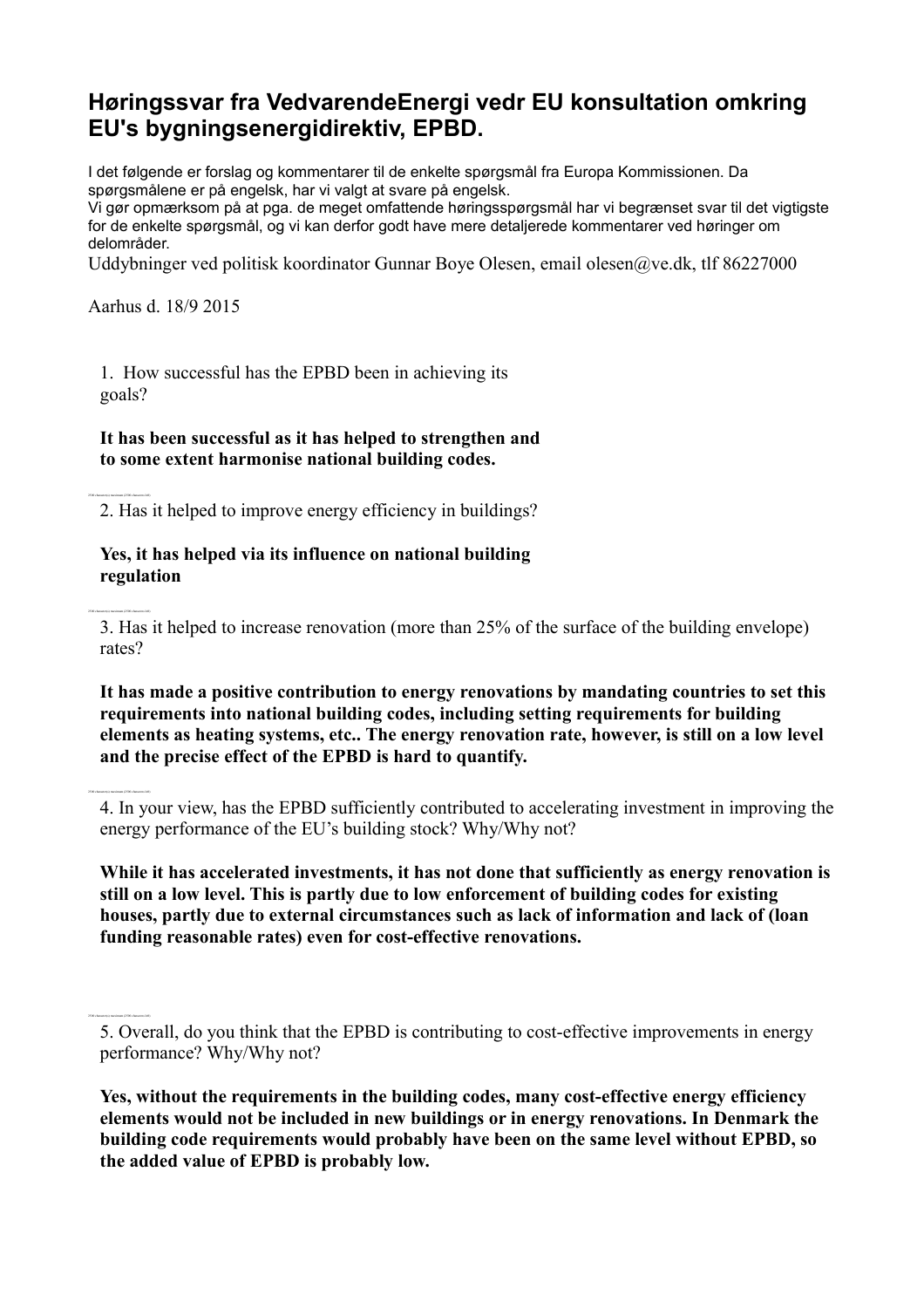6. Do you think that the aim of ensuring the same level of ambition across the EU in setting minimum energy performance requirements within the EPBD has been met? Why/Why not?

**No, but is has provided a better common understanding of the poentials for energy efficiency, and have helped the growth of the internal market for energy efficient building components, as more countries have similar ambitions. Still there is a long way to ensure the samle level, and even for 2020 this is not likely as the definition of near-zero energy houses are too different in different countries.**

7. Has the EPBD effectively addressed the challenges of existing buildings' energy performance?

**No, partly because the buildings codes are not sufficiently followed for renovations.**

8. Has the EPBD set effective energy performance standards for new buildings?

**Yes, in many countries, including Denmark, the national implementation has been with efficient requirements for energy efficiency. In Denmark, however, the requirements would probably have been high without the EPBD as well.**

9. Will the 'nearly zero-energy buildings' targets be met? Why/Why not??

**In principle the target will be met, as far as we can evaluate, but the definition of "nearly zero-energy buildings" is not homogenously implemented in all countries.**

10. How successful has the inclusion of Energy Performance Certificates in the EPBD been?

**The Certificates have been implemented generally.**

2500 character(s) maximum (2500 characters left)

2500 character(s) maximum (2500 characters left)

2500 character(s) maximum (2500 characters left)

2500 character(s) maximum (2500 characters left)

2500 character(s) maximum (2500 characters left)

**The Certificates could be used better, there is a need for mechanisms to take the recommandations from the Certificates to implementation of them.**

**In Denmark house prices are now dependant on the EPC label of the houses, which is a sign of success.**

Have the certificates contributed to improvements in energy performance of buildings?

**Yes, also because the conclusion of the certificates is influencing house prices, but they could be more effective.**

11. What has worked well in the EPBD? What needs to be improved?

**The requirements for new houses and for building elements have**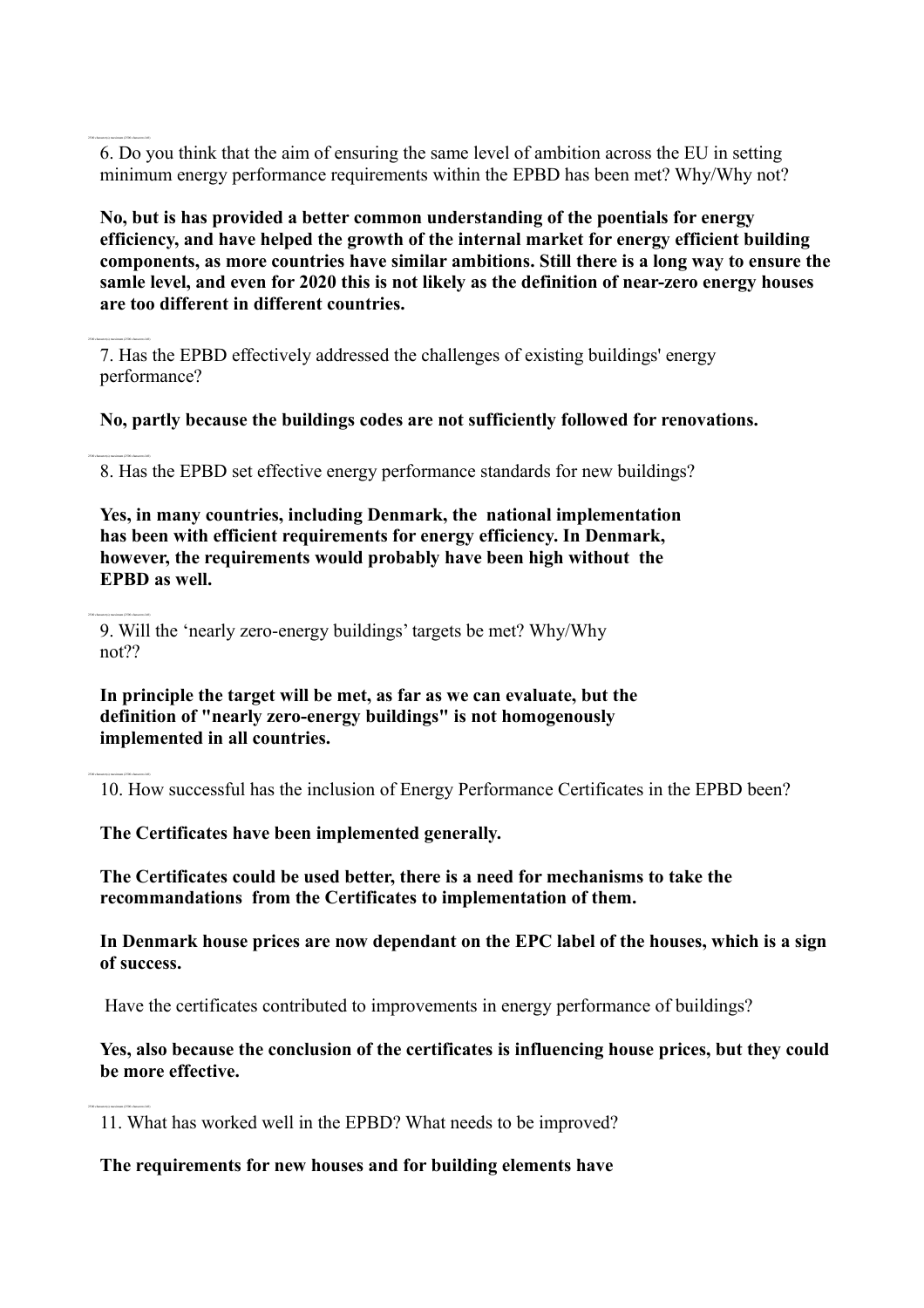**worked well.**

2500 character(s) maximum (2500 characters left)

2500 character(s) maximum (2500 characters left)

**The requirements for renovations of existing houses have been a positive element, but is not sufficiently implemented in practice, at least not in Denmark.**

**The requirements to include renewable energy on building can be a problems for countries where heating is provided centrally from renewable energy sources, as it is increasingly done in Denmark. Some flexibility is needed.** 

**For the future EPBD should also address building materials, resource use, reuse and embodied energy.**

12. Is the EPBD helping to contribute to the goals of EU climate and energy policy (Reduce greenhouse gas emissions by at least 40%; increasing the share of renewable energy to at least 27%; increasing energy efficiency by at least 27%; reform of the EU emission trading system)?

**Yes, it is an important part, also of climate policy post 2020. This ongoing evaluation and revision will give an indication on how large part it plays in climate policies and how this can be strengthened in the future.**

13. Is it in line with subsidiarity? What should continue to be tackled at EU level and what could be achieved better at national level?

**Yes, we find that the current regulation is well in line with subsidiarity, given that the EU countries all agree to climate and energy efficiency objectives.**

**The EPBD helps the countries to meet their non-ETS targets, and also to reduce emissions within the ETS sectors of heat and electricity supply.** 

14. Are the objectives of the EPBD delivered efficiently?

**The objective of EPBD, to promote the improvement of the energy performance of buildings, is well reflected in the requirements of the EPBD, and is delivered efficiently as far as the directive is implemented efficiently in the 28 EU countries; which we believe that it is in many of the countries.**

15. Has the EPBD created any unnecessary administrative burdens? If so, please provide examples.

**We do not see unnecessary administrative burdens for the public authorities.**

**The regulatory burdens should be seen in relation to the effects of the regulatory** 

<sup>16.</sup> Has the EPBD created any unnecessary regulatory burdens? If so, please provide examples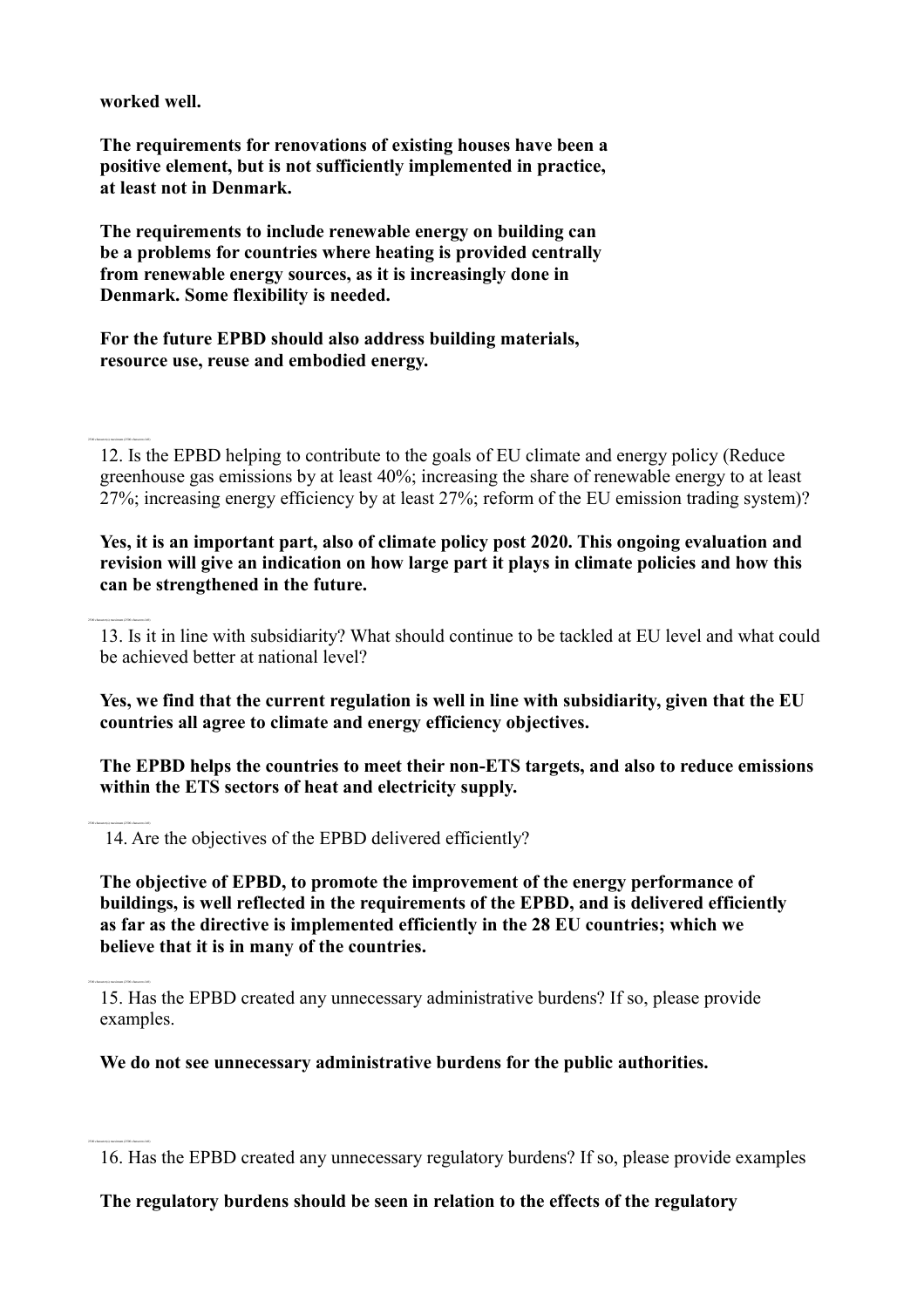### **requirements that comes from EPBD implementation in national building codes.**

2500 character(s) maximum (2500 characters left) B. Facilitating enforcement and compliance

Compliance is recognised as being of critical importance in achieving the full energy efficiency and carbon savings potential of buildings. Strong local and regional verification of compliance with national building codes is required in order to reassure consumers of the quality of buildings.

The 2010 recast EPBD introduced targets for Near Zero-Energy Buildings (NZEBs) and more ambitious minimum energy performance requirements for new buildings. The EPBD defines NZEBs as a building that has a very high energy performance as determined in accordance to Annex I of the directive. The nearly zero or very low amount of energy required should be covered to a very significant extent by energy from renewable sources, including energy from renewable sources produced on-site or nearby. The EPBD sets the target for Member States to ensure that by 31 December 2020, all new buildings are nearly zero-energy buildings, and after 31 December 2018, new buildings occupied and owned by public authorities are nearly zero-energy buildings.

he and a substitute the substitution of the compart of the compart of the compart of the compart of the compart of the compart of the compart of the compart of the compart of the compart of the compart of the compart of th A key aspect to be examined as part of the EPBD evaluation is how proper enforcement of the energy efficiency requirements in regional and national building codes is ensured.

17. Is compliance with the provisions of the EPBD adequate?

**In Denmark the compliance regarding new buildings is good, but for renovations of older houses the compliance is not so good as there is no inspection of renovations.**

18. Is the definition of NZEBs in the EPBD sufficiently clear?

2500 character(s) maximum (2500 characters left)

2500 character(s) maximum (2500 characters left)

20. If not, what, in your view, are the missing factors that would ensure compliance with:

2500 character(s) maximum (2500 characters left)

**The NZEB is implemented in different ways in different countries, indicating that it is not clear generally, but the implementation in Denmark with a building code 2020 seems to be a good step forward, so in this case the interpretation seems good.**

19. Is the NZEB target in the EPBD sufficiently clear to be met?

**In principle yes, but because of different interpretations in different countries, results will be different in different countries.**

2500 character(s) maximum (2500 characters left)

a. Minimum energy performance requirements in new buildings?

#### **Yes, according to our information.**

b. Minimum energy performance in major renovations of existing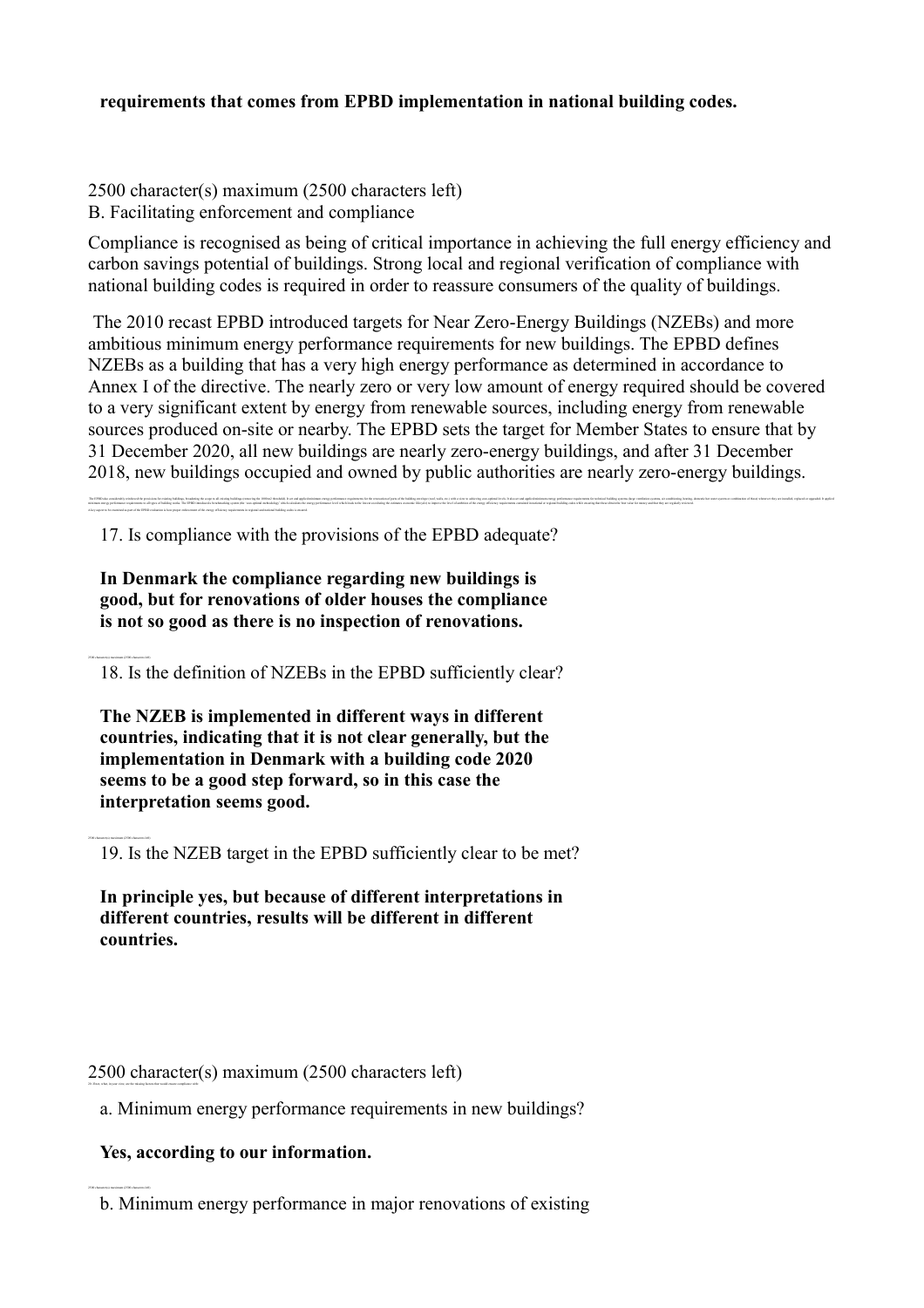# buildings?

(no answer)

2500 character(s) maximum (2500 characters left)

c. Minimum energy performance for the replacing/retrofitting parts of the building envelope (roof, wall, window, etc.) and replacing/upgrading/installing technical building systems (heating, hot water, cooling, etc.)?

# **This is up to national decisions.**

d. Minimum renewable energy requirements to meet the NZEB target by 2020?

**No**

2500 character(s) maximum (2500 characters left)

2500 character(s) maximum (2500 characters left)

2500 character(s) maximum (2500 characters left)

2500 character(s) maximum (2500 characters left)

e. Certification of the energy performance of buildings, including tailor-made recommendations for the improvement of the energy performance of buildings?

# **This is up to national decisions**.

f. Regular inspections of heating and air conditioning systems?

# **This is up to national decisions.**

21. Do you think the cost-optimum methodology gives sufficient evidence regarding the actual cost of renovating buildings on top of the additional cost for Near Zero-Energy Buildings?

# **In general yes, but it depends on its implementation**

22. Are there any cost-effective measures for ensuring compliance at local and regional level that could be replicated and used to improve compliance on a larger scale?

# **For new buildings and larger renovations the Danish requirement of energy certificates (EPCs) of new buildings could be used, even though there is a problem with the quality of these certificates in Denmark.**

23. What do you think of the various ways of calculating building energy performance at national/regional level? Please include examples.

(no answer)

24. What measures are missing that could simplify the implementation of building regulations to make sure that buildings meet the required high energy performance levels?

# **For renovations: inspection of work after it is finished.**

# **For new buildings: higher quality of energy certificates (EPC) in Denmark**

2500 character(s) maximum (2500 characters left)

C. Energy Performance Certificates (EPCs) and stimulating energy efficient renovation of the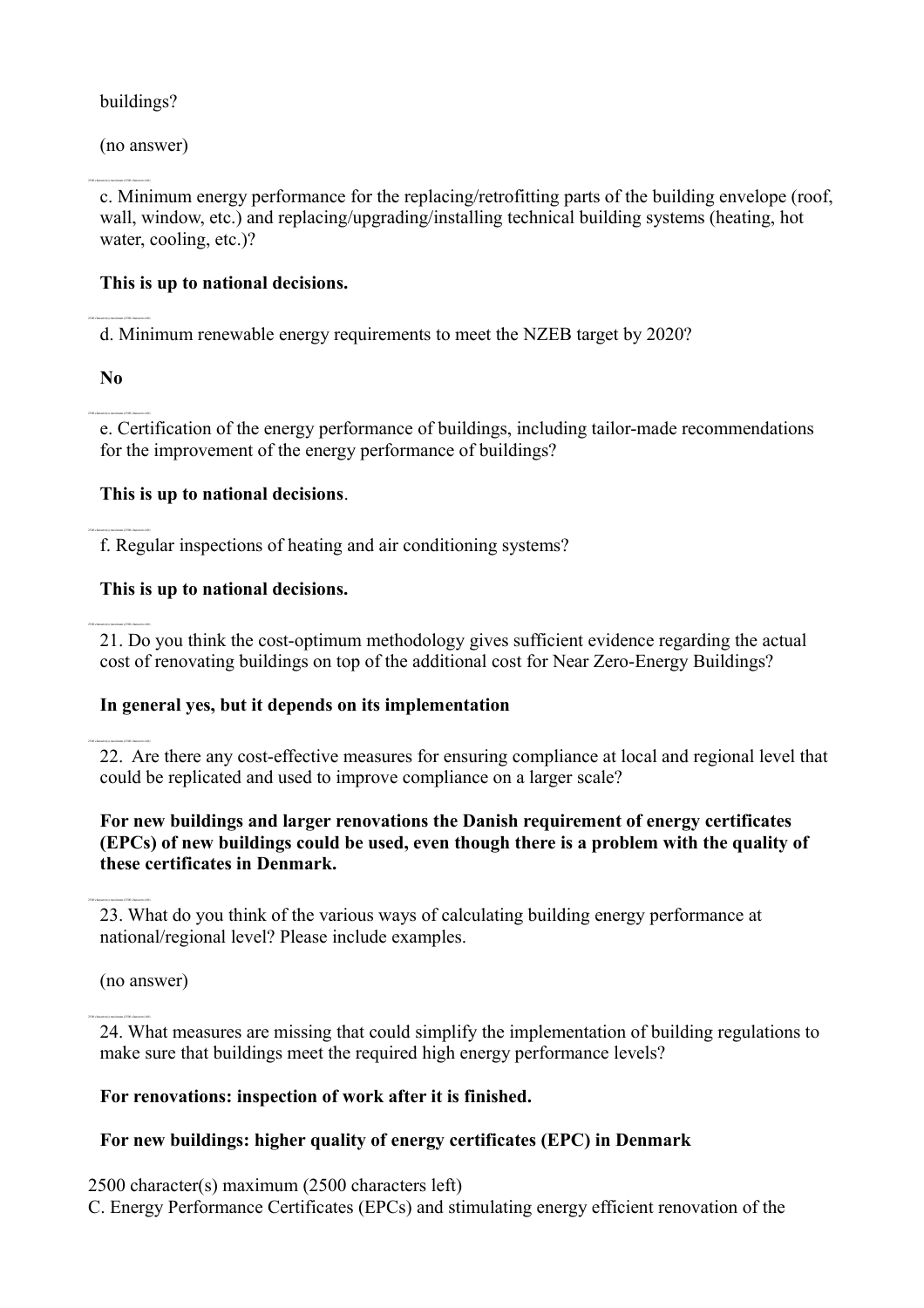#### building stock

2500 character(s) maximum (2500 characters left)

2500 character(s) maximum (2500 characters left)

2500 character(s) maximum (2500 characters left)

2500 character(s) maximum (2500 characters left)

25. Are the available data on the national/regional building stock sufficient to give a clear picture of the energy performance of the EU's building stock, as well as the market uptake of energy efficiency technologies and the improvement of the energy performance of buildings in the EU?

Balding earny efficiency has been increasing at 1.4% per year. This radio is one in term is enough to an excelleng to be recording to be recorded enough of electron of electron and the balding mas be apport and the content

# **For Denmark the data in the BBR database and the database of energy certificates (SPCs) are sufficient.**

26. Are the long-term national renovation strategies adopted sufficient to stimulate the renovation of national building stock? What examples of best practice could be promoted across the EU and how?

### **Generally the renovation strategies are insufficient.**

highly meetaling workers, solutions and technologies and investments in easing efficiency and innovables in buildings. These aims have been identified as drivers for investment in reasonation. In addition, the Energy Effic

**Denmark has a renovation fund for social housing and is planning to change a tax rebate system to be dedicated to energy renovations and other environmental elements of house renovations.**

27. Have EPCs played a role in increasing the rate of renovation, the extent of renovation, or both? For instance, are EPC recommendations being defined as the most effective packages of measures to move the performance of buildings and/or their envelopes to higher energy classes?

**In Denmark they have given some increase in energy renovations, but not as much as could be expected.**

**In Denmark recommandations are for cost-effective measures, not related to if these measures will increase the class in the EPC or not.**

28. Is setting a minimum renovation target for Member States to undertake (e.g. each year; percentage of building stock) important and requires further attention in the context of meeting the goals of the EPBD?

**Setting national renovation targets would be a useful improvement, via EPBD or otherwise, It should be long-term targets with annual reporting and counted as energy saved, not area renovated, to avoid focus in shallow renovations.**

**We recommend national energy renovations targets, but we have not decided if we reocmmend them as part of EPBD, the Energy Efficiency Directive or elsewhere. We expect general targets in the form of long-term energy savings (until 2030) as fraction of consumption, allowing countries to choose between many small renovations or fewer deep renovations.**

<sup>29.</sup> Are obligations or binding targets for renovation or any other mandatory measure (e.g. mandatory minimum thermal efficiency standards for rental properties) missing from the EPBD to ensure that the directive meets its goals? If, yes, what kind of obligations and targets?

<sup>30.</sup> Are EPCs designed in a way that makes it easy to compare and harmonise them across EU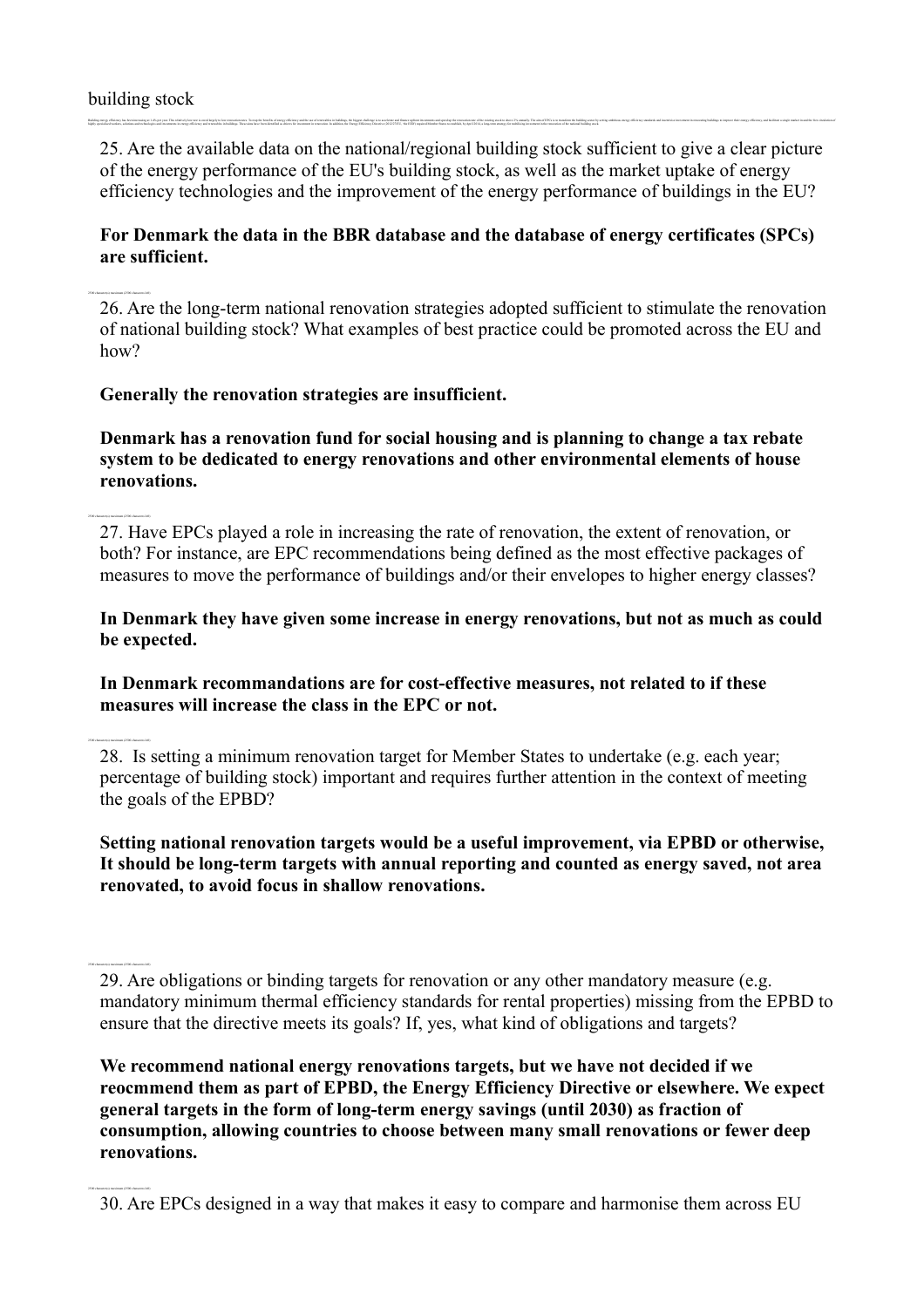Member States?

# **Not to our knowledge**

31. Do you think that the 'staged deep renovation' concept is clear enough in the EPBD?

**No**

2500 character(s) maximum (2500 characters left)

2500 character(s) maximum (2500 characters left)

2500 character(s) maximum (2500 characters left)

2500 character(s) maximum (2500 characters left)

32. Have EPCs raised awareness among building owners and tenants of cost-efficient ways of improving the energy performance of the buildings and, as a consequence, help to increase renovation rates across the EU?

# **For Denmark yes, but the resulting renovations have been fewer than expected**

33. Should EPCs have been made mandatory for all buildings (a roofed construction having walls, for which energy is used to condition the indoor climate), independent of whether they are rented out or sold or not?

# **Yes, at regular intervals, such as every 10 year for well insulated buildings and every 5 year for the least insulated buildings that are used as dwelling. For commercial buildings other periods could be relevant.**

2500 character(s) maximum (2500 characters left)

with multiple makebolder groups and scale up the use of several financial instruments as part of a clear and enfected 'earnot and stick' legislative framework. The group also made a strong case for combining public funds w

D. Financing energy efficiency and renewable energy in buildings and creation of markets

34. What are the main reasons for the insufficient take-up of the financing available for energy efficiency in buildings?

The EU has been egrective the improvement of the energy net/equance of building for any vers with a most of funcial monot are one of funcial monot and any official base mono in the EU is niveable any office any any of the

# **In Denmark little dedicated financing is available, and for general financing, the priorities of building owners have often been to use this for other purposes.**

35. What non-financing barriers are there that hinder investments, and how can they be overcome?

# **Lack of information of cost-effective renovation opportunities and of co-benefits of energy renovations among building owners and users.**

36. What are the best financing tools the EU could offer to help citizens and Member States facilitate deep renovations?

**Low-interest loans dedicated energy renovations in buildings (primarily dwellings) for the EU countries where interest rates for house owners is high.**

<sup>37.</sup> What role do current national subsidies for fossil fuels have in supporting energy efficient buildings?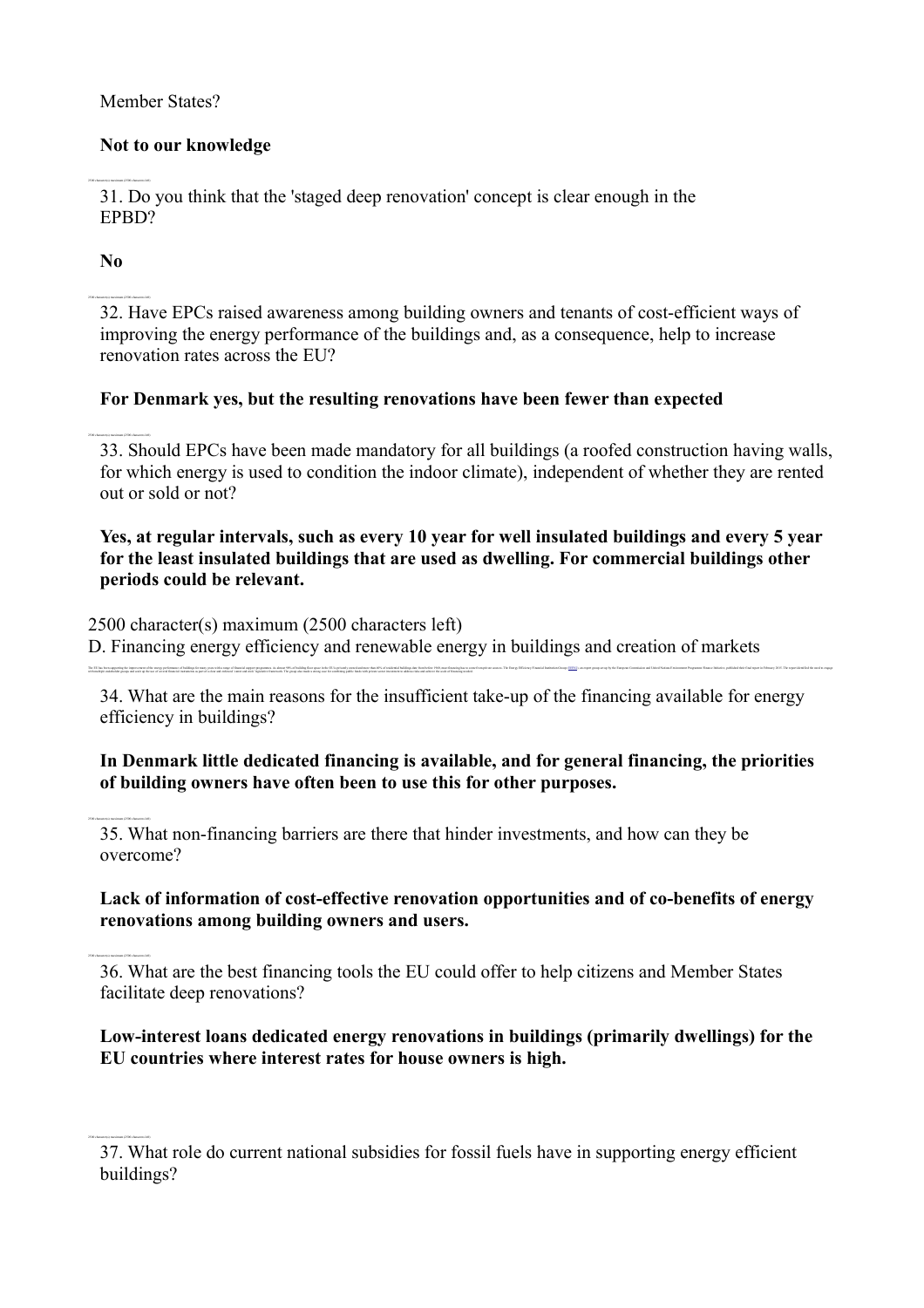**A negative role, varying from country to country, but preferential investments in for instance gas infrastructure makes it less cost-effective to invest in energy renovations in gasfired houses and in countries where power prices are below production costs, the same is true for houses with electric heating.**

**In Denmark taxes on fossil fuels have had a positive effect on the economy of energy efficiency in buildings.**

38. Have energy efficiency and renewable energy projects been combined to maximise their financing? How can the EU help?

### **Generally not.**

2500 character(s) maximum (2500 characters left)

2500 character(s) maximum (2500 characters left)

2500 character(s) maximum (2500 characters left)

41. Taking into account the experience and achievements to date, would

2500 character(s) maximum (2500 characters left)

**For countries with high interest rates for house owners, EU could assist with the provision of dedicated financing with lower interest.**

39. How is investment in high-performing buildings stimulated and what is being undertaken to gradually phase out the worst performing buildings? Is it sufficient?

**In Denmark with the use of building codes, EPC etc. following EPBD.**

**For high-performing (NZEB) new houses there is a quality problem in some cases.**

**For phasing out the worst performing houses (by giving energy renovating them or demolish them), the measures are insufficient**

40. What is being undertaken to solve the problem of 'split incentives' (between the owner and the tenant) that hampers deep renovations? Is it sufficient?

**In Denmark the problem is taken care of in social housing, including funding for energy renovation.**

**For private lending the issue is not sufficiently addressed.**

2500 character(s) maximum (2500 characters left)

a) scalling-up of existing public funds alone be sufficient to meet the goals of the EPBD?

# **No, it must also include private investments.**

b) aggregation of energy efficiency investments in buildings (e.g. enabled by standardisation of Energy Performance Contracts and clarification of regulatory and accounting issues) contribute to the achievement of EPBD goals.

### **This depends on how it is combined. It is possible to offer energy renovation packages based on EPC recommandations, but they must address the situation of house buyers specifically.**

2500 character(s) maximum (2500 characters left) E. Energy poverty and affordability of housing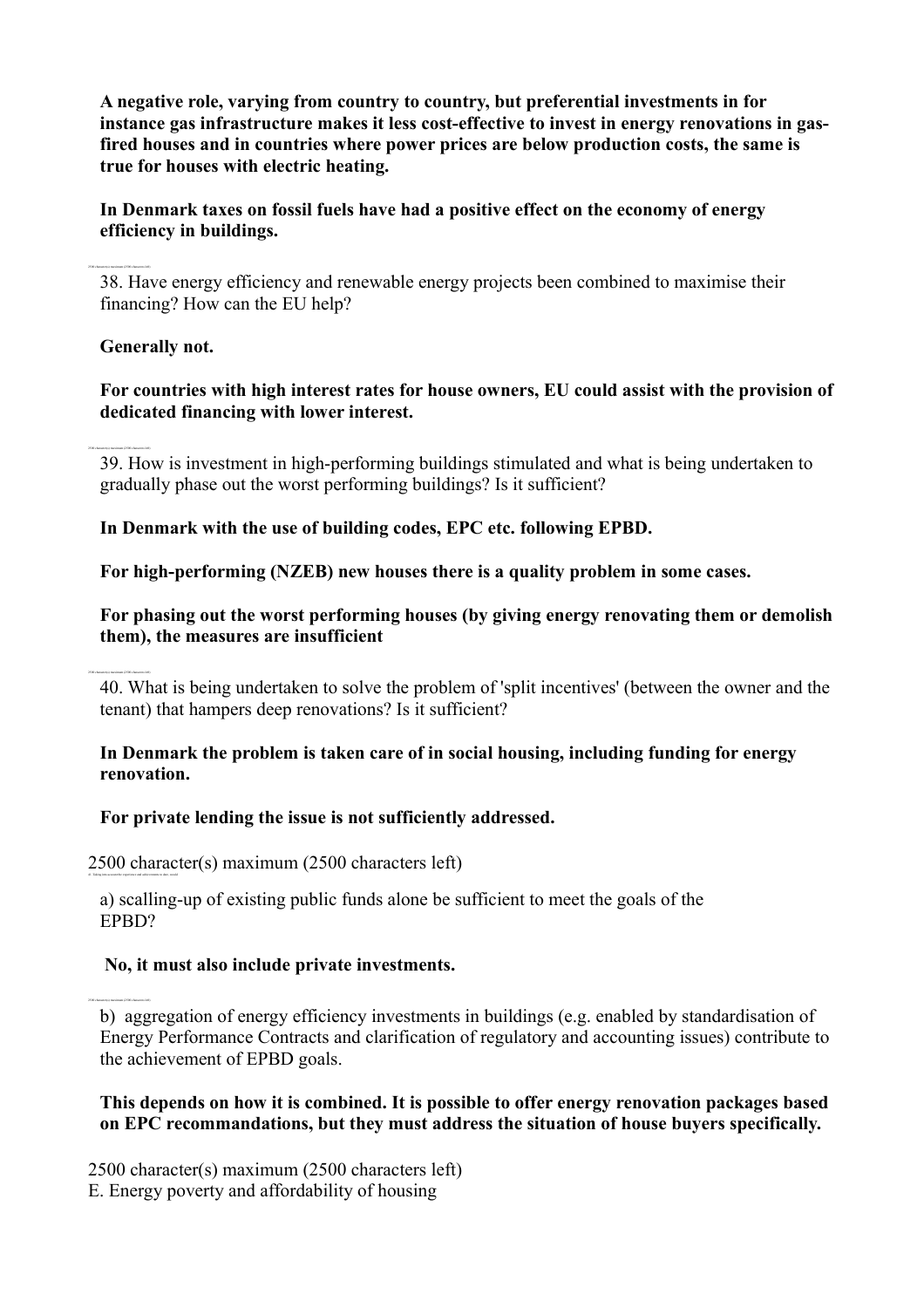Energy poverty affects living conditions and health. It has many causes, including a combination of low income and general poverty conditions, energy-inefficient homes and a housing tenure system that fails to encourage energy efficiency. For example, in Britain, 9,300 people died prematurely due to the cold during the [winters of 2012 and 2013.](http://www.ons.gov.uk/ons/rel/subnational-health2/excess-winter-mortality-in-england-and-wales/2012-13--provisional--and-2011-12--final-/stb-ewm-12-13.html)

The Energy Union has identified a combination of measures mainly in the social field and within the commenter of antherings of antherings of antherings of maind and incoll, regional measures when we of the fielding energy programme under which doctors will be able to prescribe boilers, insulation and double glazing to fuel-poor patients suffering from health conditions exacerbated by cold homes.

42. What measures have been taken in the housing sector to address energy poverty?

#### **In Denmark a fund is made available to demolish old, derelict houses in rural areas.**

**In urban areas district heating provides affordable heating in most towns.**

43. Should have further measures tackling energy poverty been included in the EPBD?

**Energy renovations to reduce energy poverty could be an objective of EPBD.**

#### **It might be considered that the worst performing houses cannot be rented out, but such a rule has, on the other had, not stopped energy poverty in the UK.**

44. Has tackling energy poverty been a requirements when constructing new buildings and renovating existing buildings in Member States?

#### **Not in Denmark**

2500 character(s) maximum (2500 characters left)

45. Are energy costs for heating and air conditioning being made available to interested buyers/tenants?

#### **In Denmark: Yes**

2500 character(s) maximum (2500 characters left)

F. Ensuring new highly efficient buildings using a higher share of renewable energy

to a Resource Efficient Europe (COM COULIST) monoual that buildings should be monoual and constrated with ansure researce officiency. While the Europe Efficiency Directive Character Color EED's and the EFFED have an intera

Directive 2009/28/EC on the promotion of the use of energy from renewable sources ('the RES Directive') requires Member States to introduce in their building regulations and codes appropriate measures to increase the share of all types of renewable energy in buildings. One possible measure is Demand Response, which is a set of time-dependent programme activities and tariffs that seek to reduce electricity usage and provide control systems that encourage load shedding or load shifting at times when the electricity grid is near capacity or electricity prices are high. Demand Response helps to manage building electricity costs and to improve the reliability of the electricity grid.

46. What are the best policies at district and city level to increase energy efficiency in buildings? Have specific targets on renewable energies in buildings been included?

By December 2014. Member States must, in their build no readations and codes, meales the asy of mini must of electron the of easter Dens merced in a restrict of the Party manager has the New Interest in the New York and a

### **In Denmark in urban areas the urban renewal schemes have improved the houses, including energy renovations.**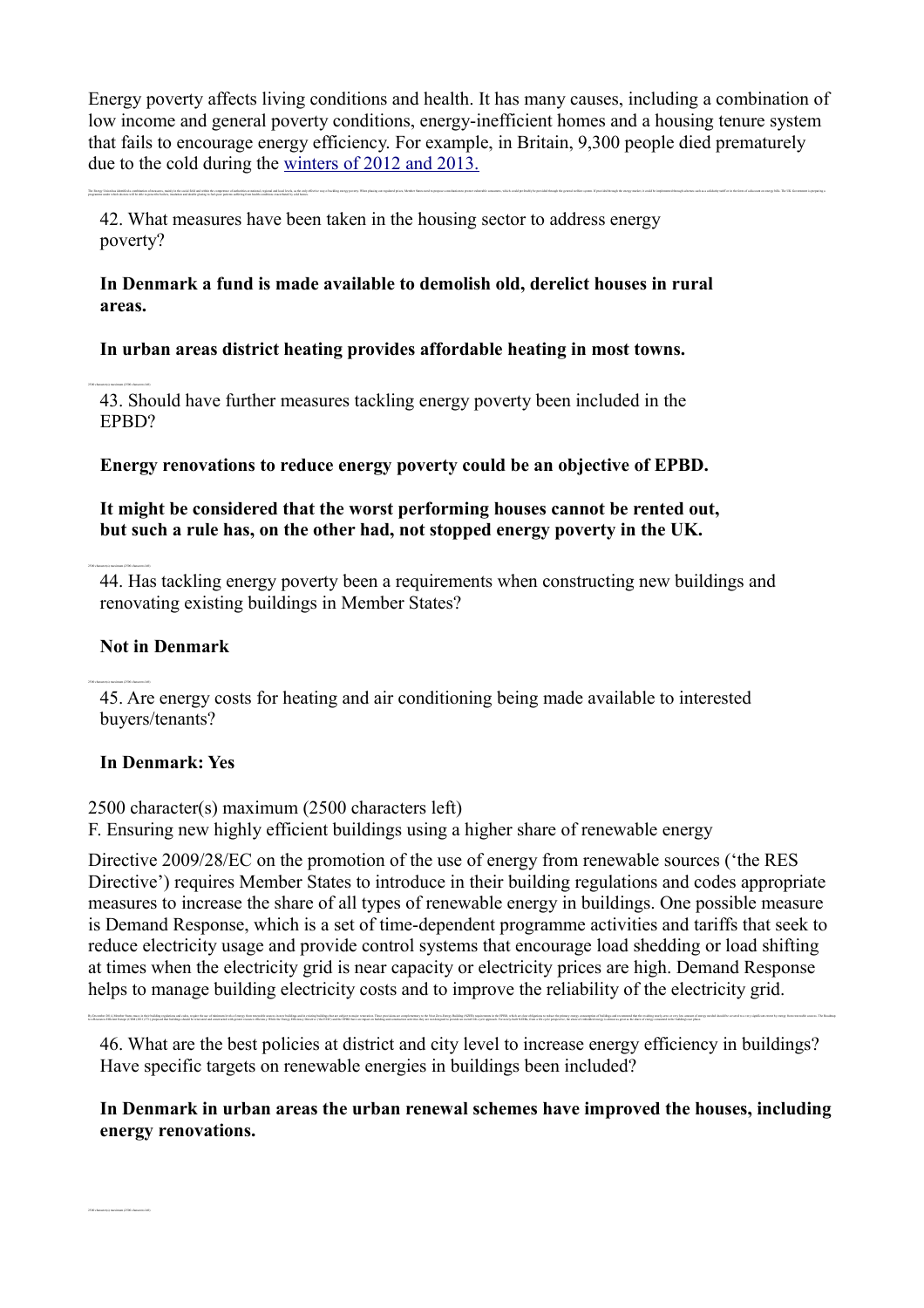47. On the basis of existing experience, are provisions on targets or specific requirements for new buildings, beyond the current NZEB targets, missing in the EPBD which could help achieve the energy efficiency 2030 target? If so, in what types of targets or requirements?

# **The full implementation of the NZEB seems to be sufficient for the time being. An evalation after 2020 could identify further actions.**

48. Which building sectors have been addressed as a priority (public/private, residential/nonresidential, industry, heating & cooling)?

For Denmark: heating.

2500 character(s) maximum (2500 characters left)

2500 character(s) maximum (2500 characters left)

2500 character(s) maximum (2500 characters left)

2500 character(s) maximum (2500 characters left)

49. Has having no EU set targets (indicative or binding) for the sustainable public procurement of NZEB buildings by public authorities affected the development of NZEBs?

### **In Denmark is has meant that the public authorities have less focus on NZEB's that are mainly used in a few high-profile buildings (such as the new UN city in Copenhagen, Skive Townhall, etc.)**

50. Has the EPBD framework improved the self-consumption of electricity in buildings?

# **Not with the implementation in Denmark**

51. Does the EPBD address the issue of embedded energy? If so, in what way?

# **Not with the implementation in Denmark**

52. Is demand response being stimulated at the individual building level and if so, how?

# **In Denmark smart meters are being implemented following a national target, and demand-response is slowly increasing in the wake of that.**

53. What obligations are missing at EU level and national level, and at regional and local level to meet the goals of the EPBD?

# **In Denmark, on national lavel: Inspections of building renovations.**

# **If the issues mentioned in question 49-51 is to be addressed via EPBD, also obligations to integrate these issues are missing.**

2500 character(s) maximum (2500 characters left)

G. Links between the EPBD and district and city levels, smart cities, and heating and cooling networks

The EPBD focuses on reducing energy demand and increasing energy efficiency and the share of renewable energy consumption in buildings (mainly on-site or nearby).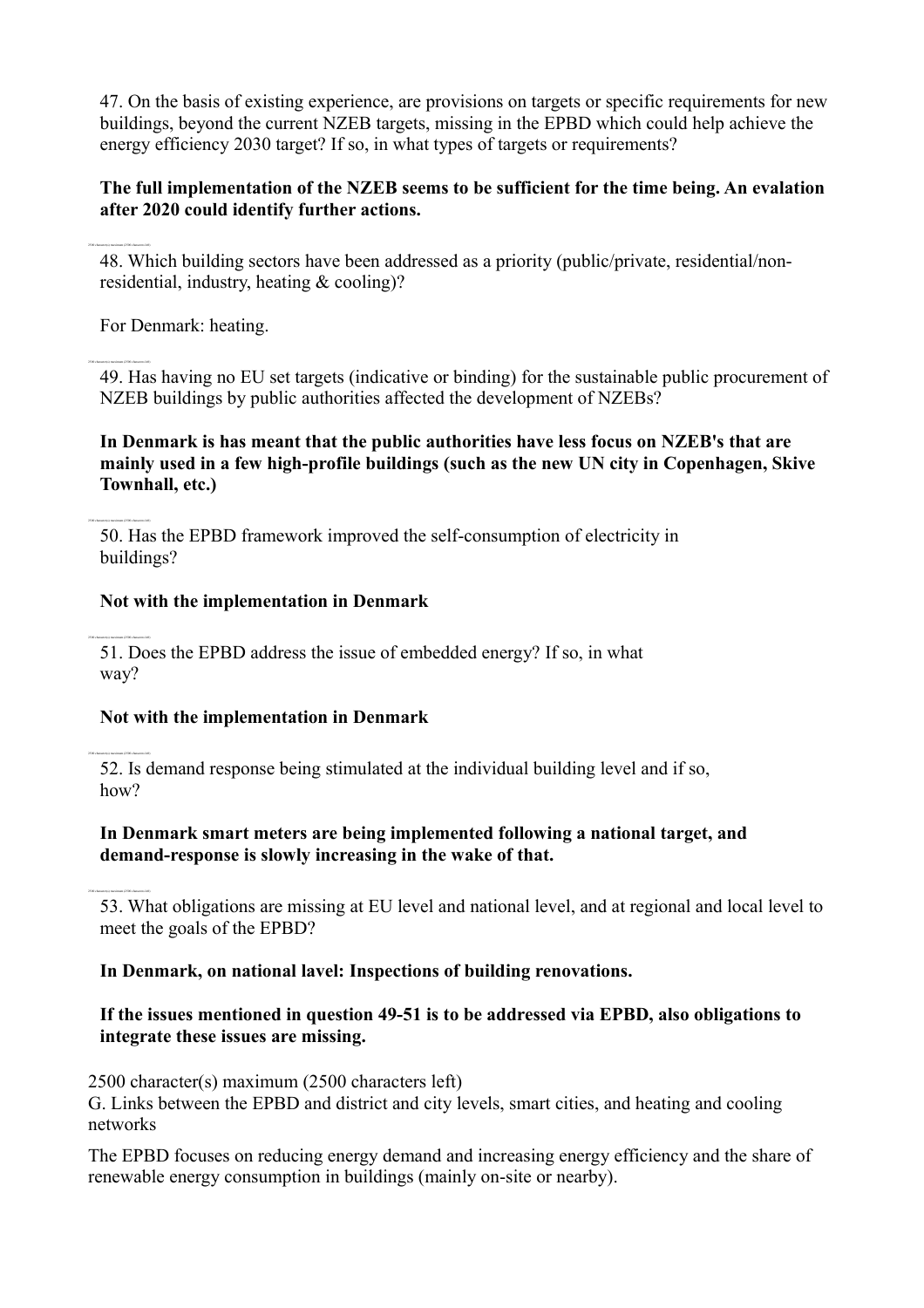Alongside this, reducing transport needs, promoting active mobility, public transport and e-mobility in cities are important policy levers for achieving long-term European policy objectives in the field of climate change, energy and transport. Targeted use of information and communications technology will enable smart solutions that bring together different physical infrastructures and operational technologies. This would facilitate a better quality of services at lower cost, enabling better maintenance planning, for example, and approaches to investment that are focused on real needs.

When examining energy efficiency and renewable energy supply, the considerations at district and city level are different from those at building level. Heating and cooling networks can play an important role in improving the energy performance of buildings, but are also dependent on advance planning and adequate implementation (both at city and district level). Solutions for local renewables, co-generation and storage have in many cases proven to be more cost-effective at district level than at the level of individual buildings.

The EPBD is an instrument that could be used to address the differences at district and city level, and help Member States to develop a comprehensive strategy

2500 character(s) maximum (2500 characters left)

2500 character(s) maximum (2500 characters left)

54. What are the best policies at district and city level for increasing energy efficiency and use of renewable energy in buildings?

# **In Denmark the development of district heating have been the most important.**

55. Are there any separate (new) obligations set at city and district level missing from the EPBD which would help increase energy efficiency and use of renewable energy in buildings?

# **There is a missing a requirement to connect districts to district heating, when this can be done cost-effectively for the consumers and with the use of renewable energy or waste heat.**

56. How has the information exchange on smart technologies which contribute to compliance of the EPBD, been promoted in cities?

# **In Denmark via traditional channels such as cooperation among municipalities, cooperation among power and heat supply companies, development and demonstration projects.**

57. Are smart meters and their functionalities contributing to meeting energy efficiency targets and the proper implementation of the EPBD? Are other targeted meters for heat, gas and water such as those for electric meters needed?

# **Yes, smart heat and electricity meters are contributing, but so far not to a large extent.**

58. Has the promotion of smart cities, smart buildings, sustainable transport solutions, smart mobility, and similar initiatives been linked with the EPBD and its aims? If so, how?

# **Not to our knowledge.**

2500 character(s) maximum (2500 characters left)

# **Yes, in Denmark houses in areas dedicated to district heating are obliged to be connected,**

<sup>59.</sup> Have obligations been set at a national/regional level in relation to buildings and district heating and cooling, or in relation to buildings and storage? Why/Why not?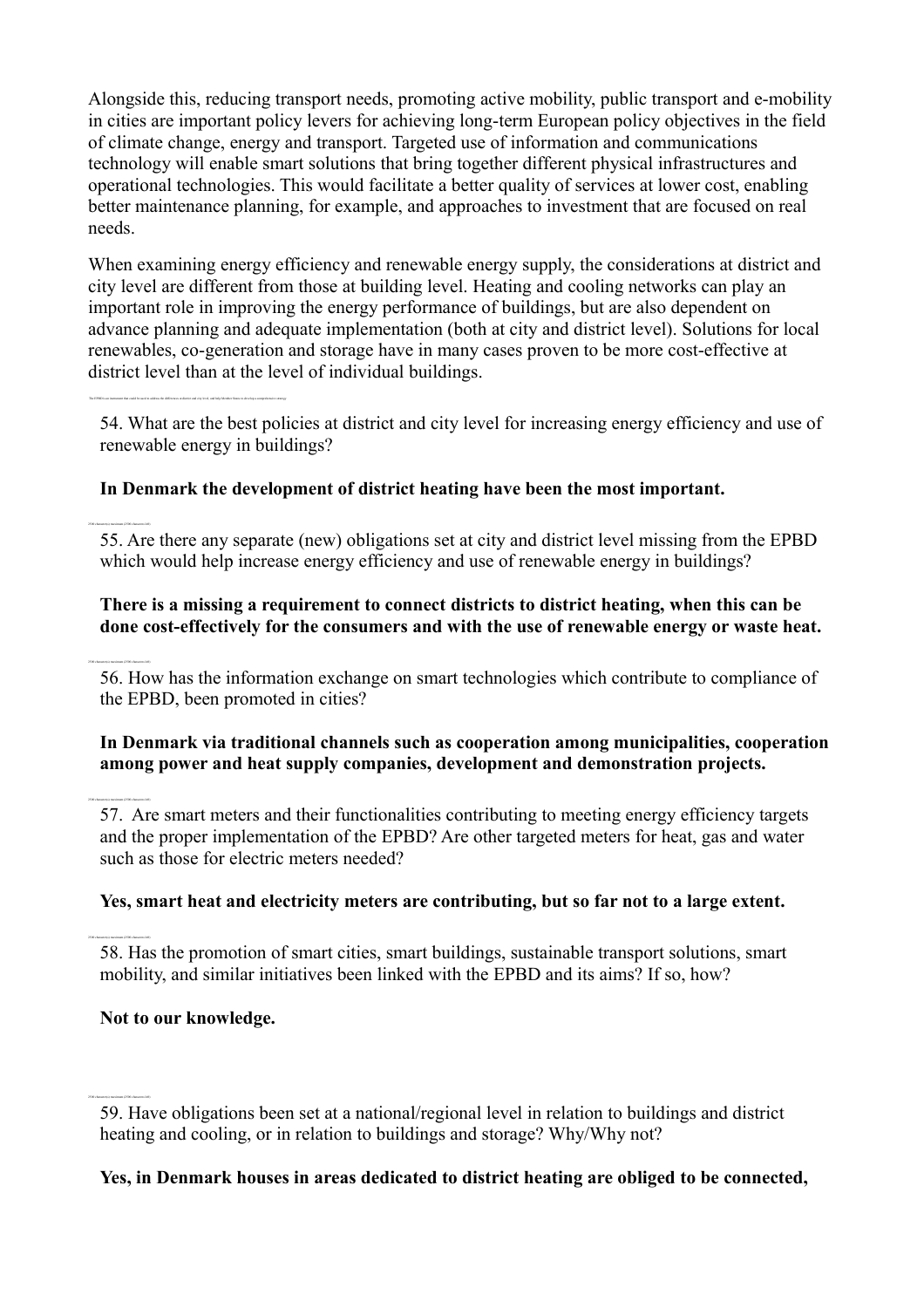### **except if they are heated with renewable energy or have very low heat consumption**

60. What incentives are missing, that would help promote efficient district heating and cooling or meeting the goals of the EPBD?

### **Requirements to connect houses with district heating, if the district heating comes from renewable energy sources or waste heat, and if this can be done cost-effectively.**

61. Have cost-optimal policies been devised that improve the performance of buildings so that they use less heating and cooling, while ensuring a decarbonised energy supply?

### **In Denmark the actions for energy performance of buildings and decarbonised energy supply have been promoted with information and in EPC recommendations in areas outside district heating and outside gas supply.**

62. Does the EPBD and its definition of NZEB reflect the requirements that could derive from the energy systems of nearly zero-emissions districts and cities?

### **Not to our knowledge.**

2500 character(s) maximum (2500 characters left)

2500 character(s) maximum (2500 characters left)

2500 character(s) maximum (2500 characters left)

2500 character(s) maximum (2500 characters left)

H. Awareness, information and building data

Public information and awareness play a key role in improving energy efficiency in privatelyowned buildings. There is a need for clear and accessible information for citizens, professionals and authorities to enable them to evaluate the energy performance of buildings. If this information is provided in similar formats it would make it easier to compare energy performance and, in particular, help identify best practice solutions, as almost 90% of building floor space in the EU is privately owned (and over 40% of residential buildings were built before 1960). The following questions focus on your experience of the information provided and your suggestions for improving the information flow.

1. the European Commission?

63. What do you think of the quantity and quality of information on the importance of energy efficiency provided to consumers by:

**Information should be targetted at national countries and European stakeholders, including networks of cities, NGOs etc. that can use their networks to convey the messages further.**

**In addition, information for national stakeholders and citizens should be provided via websites.**

**The information shall, in addition to basic information on EPBD, also include experience with national implementation and good examples that can be used in other countries**

 $\sim$  character(s) maximum (2500 characters left)

2. national authorities?

**Has a key role to inform of national implementation for stakeholders, construction sector and citizens, including free, unbiased information on**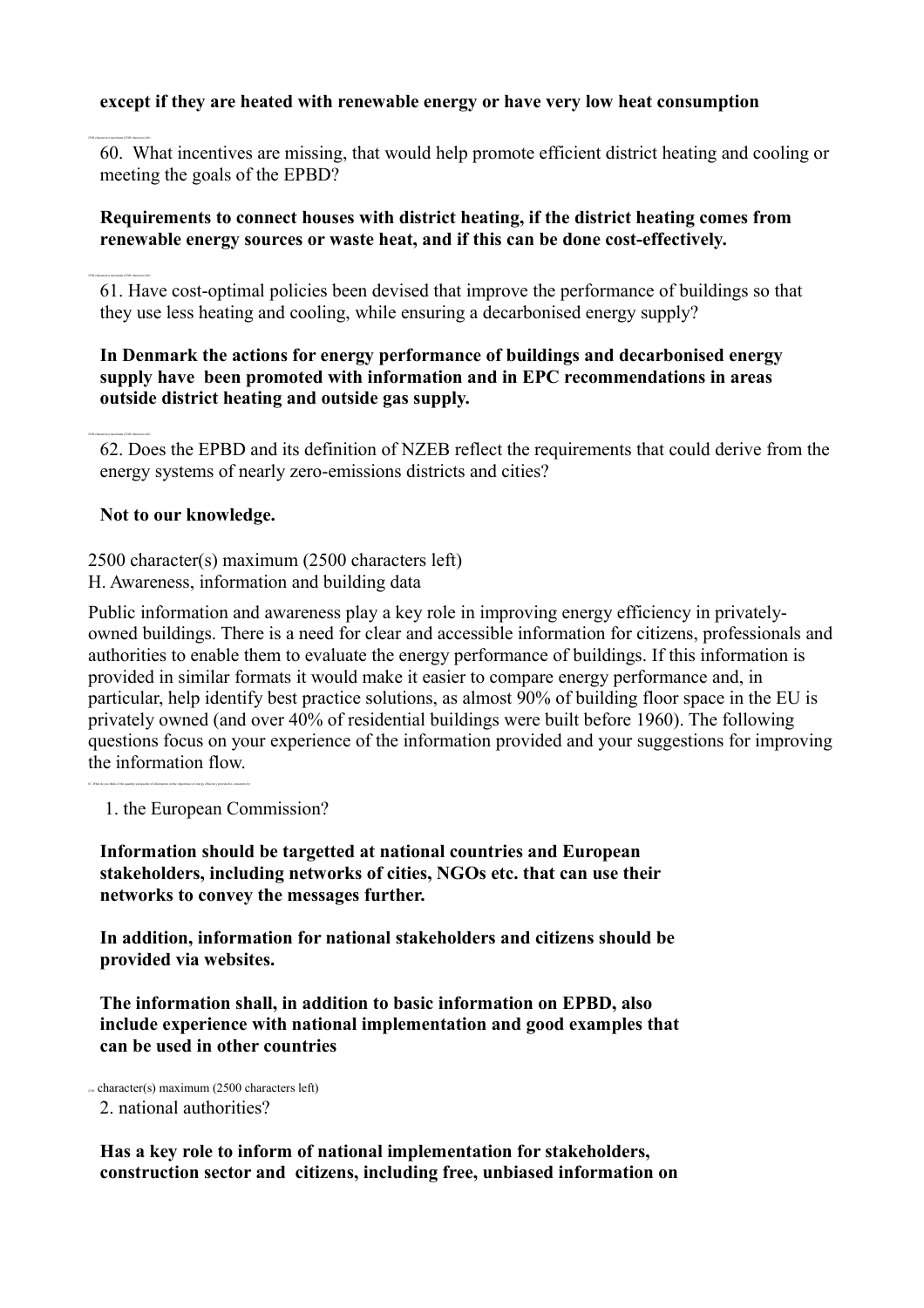#### **energy renovation opportunities.**

3. regional authorities?

2500 character(s) maximum (2500 characters left)

(no particular role in Denmark)

4. local authorities?

### **Should inform citizens, in cooperation with local stakeholders including NGOs**

5. local companies?

# **Should provide factual information, promoting energy renovations without overselling their products.**

64. Has the directive promoted information on opportunities for consumer-friendly smart meters and interoperable energy efficient appliances?

### **Not to our knowledge**

65. What relevant building data has been collected at EU and Member State level, and city and district level? Who has access to this data?

(no answer)

2500 character(s) maximum (2500 characters left)

2500 character(s) maximum (2500 characters left)

2500 character(s) maximum (2500 characters left)

66. How can data on the energy performance of a building and its related renovation work, across its life cycle, best be managed and made available?

### **In a database where the house owner, and tenants have access to building information includng copies of EPC's. House owners and tenants should be able to give database access to their trusted partners, including energy advisers, construction companies.**

67. Has building data harmonisation been achieved?

(no answer)

2500 character(s) maximum (2500 characters left)

68. Is there a need for a central EU database of EPCs and qualified experts?

**There are needs for national databases, we do not see the need for an EUwide database, but the EU can assist countries to ensure a minimum level of information.** 

**In addition an EU-wide database of building components eould be useful, including information on the energy perfomance of the components.**

2500 character(s) maximum (2500 characters left)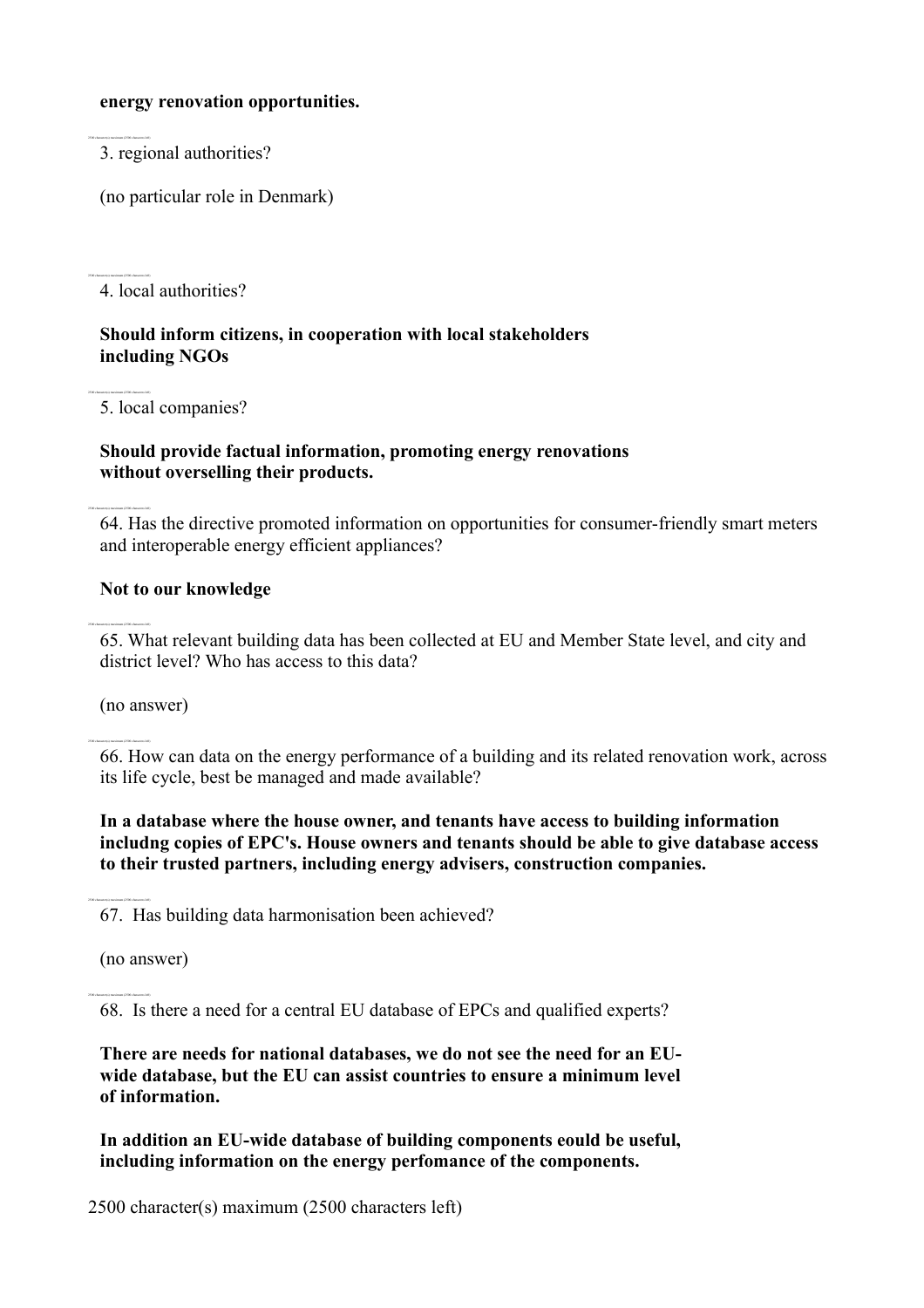I. Sustainability, competitiveness and skills in the construction sector

The construction sector plays an important role in the European economy, generating almost 10% of GDP and providing 20 million jobs, mainly in micro- and small businesses. Designers, architects, builders, inspectors and certifiers, financiers, and national and regional supervisory authorities need to have the necessary skills and qualifications to ensure buildings are built effectively and using renewable energies. The sector is still largely craft-based, and there is huge scope for efficiency gains and more user-friendly retrofitting services as part of more industrial approaches, and through financial/planning/construction/maintenance package solutions based on strategic partnerships between SMEs and financing providers.

Through the EU's BUILD UP Skills initiative, between 2011 and 2013, energy efficiency skills needs and gaps for blue collar workers in the construction sector were identified in 30 countries (EU, Norway and the Former Yugoslav Republic of Macedonia). Each of these countries has produced a detailed status quo analysis with the participation of all main public and private stakeholders. From 2013 the BUILD UP Skills initiative has focused on the implementation of the national status quo analysis by setting up national training and qualification programmes for blue collar workers. These programmes have been put in place in 21 EU countries. With the launch of Horizon 2020, a new topic (EE4) on construction skills is now targeting training needs for both blue and white collar workers. Five projects focusing on skills in the construction sector will run until 2018.

The competitivenes of contraction companies in an interestant issue, net only for anyweb and employment, but alon to easure the same of the such assume that in a secure be companies in activity in a member and interesting competitive, resource-efficient and sustainable. The EPBD is an instrument that could help work towards this goal. 69. How does the construction sector cost-effectively demonstrate and check compliance with the

EPBD while also upgrading the skill and knowledge of tradespeople and professionals?

**Obviously training is needed, in particular for succcess with the coming requirements for NZEB's.** 

**NZEB construction and related quality assurance should be included in the training of new construction technicians and engineers**

**Massive training should be introduced for existing construction workers, technicians and engineers with a kind of diploma for being NZEB ready.**

(no answer)

71. Are energy, materials, waste and water use addressed in the EPBD?

energy-effecters performance as part of the technical systems serving a building. The EFRD also requirescupplar importions effecting and air conditioning systems. While the Effective does not reposited to regarded as a 'ex

# **Not to our knowlegde.**

2500 character(s) maximum (2500 characters left) J. Buildings systems requirements

72. Based on existing experience, do you think the setting of minimum requirements in the EPBD for technical building systems is missing? Would have technical building systems minimum requirements contributed to the improvement of buildings' energy performances?

The EPRD requires Member States to at minimum energy performance requirement for technical building oystem (mann technical equipment for the besting) cooling, vental equipment for the besting cooling vental lightning or th

<sup>70.</sup> Would it have been useful to extend Eurocodes to include energy performance in buildings and other relevant aspects? If so, why?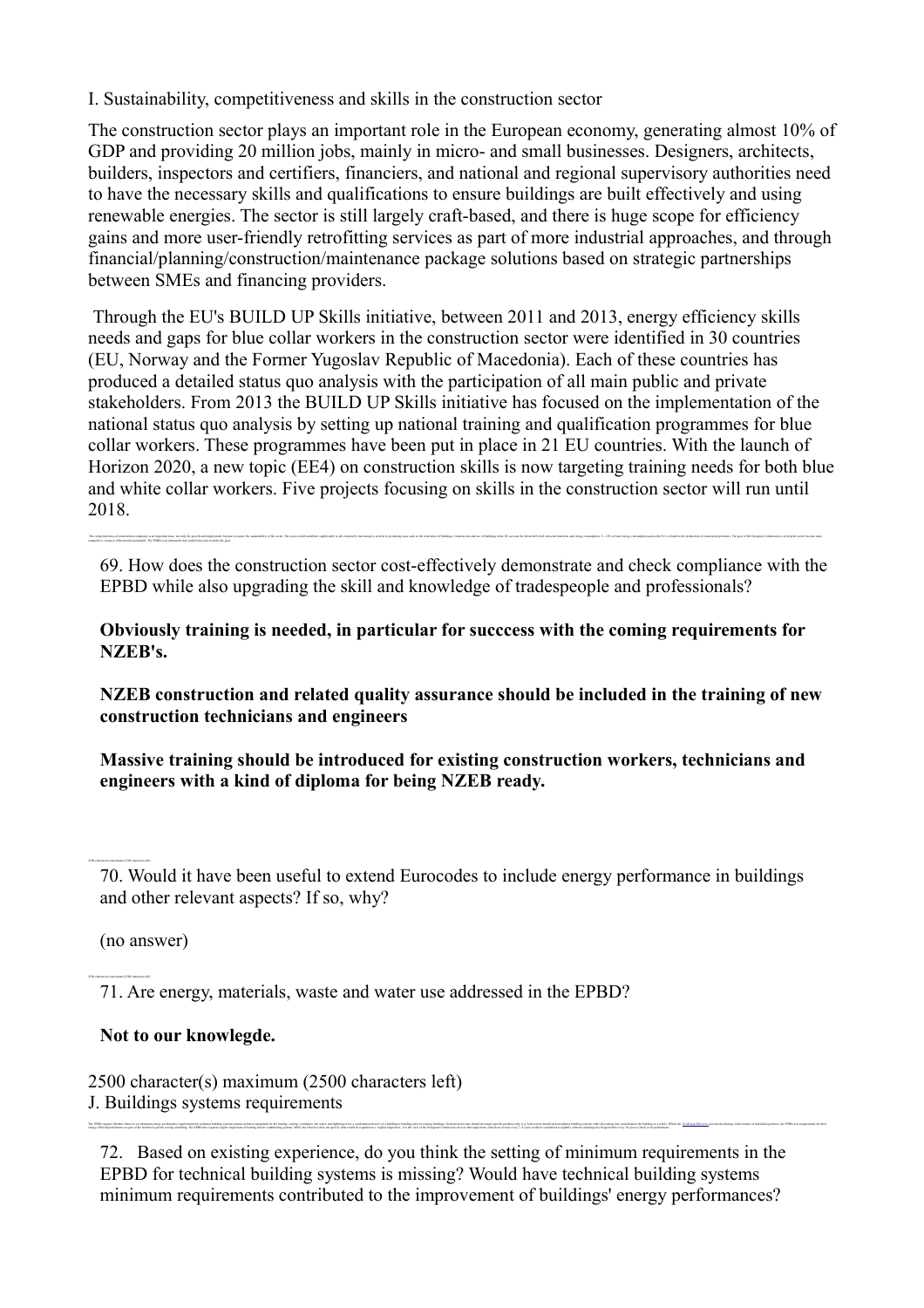**The EPBD mandates countries to set these minimum requirements and in Denmark this has been done on adequate levels, for instance for heating installations. This has worked well in Denmark. There can be need to consider the combination of daylight, overheating, ventilation, windows etc, where the specific regulation for each part can be very difficult to assess when put together.**

73. Based on existing experience, do you think in the EPBD minimum requirements for technical buildings systems focussing on other factors than heating, air condition, large ventilation systems and domestic hot water e.g. certain building categories, building size, etc., is missing?

#### **They are not missing, as they should be part of national building codes.**

2500 character(s) maximum (2500 characters left) ased on existing experience, do you think in the EPBD requirements is missing for regular inspections of the technical building systems to ensure:

a. that systems' performance is maintained during their lifetime?

**We think requirements for EPC with 5-10 years intervals would improve energy efficiency, and that inspections of technical buildings systems should be part of that.**

b. that owners/occupiers are properly informed about the potential improvements to the efficiency of their systems?

### **We think countries should ensure that there is free, unbiased information available on energy renovation issues.**

c. that replacement/upgrading of the technical building systems is triggered?

### **-We think that should be covered by above-mentioned requirements for EPC and free information.**

75. Have inspections required by the EPBD, been incorporated into or more tightly linked to other inspection/certification/energy auditing activities and schemes under other EU or national directives?

# **Not to our knowledge**

2500 character(s) maximum (2500 characters left)

2500 character(s) maximum (2500 characters left)

2500 character(s) maximum (2500 characters left)

daylight, overheating, ventilation, windows etc. where the specific regulation for each part can be very difficult to assess when put together.2500 character(s) maximum (2500 characters left)

76. Are the requirements for building elements set by Member States optimised to avoid market barriers limiting the installation of building products complying with EU requirements/standards e.g., under eco-design requirements?

**Yes, but it is important to stress that it has to be like that. Building components can be useful in for instance temporary installations, but have too low efficiency in permanently used buildings, and they should as such be available on the internal market for these special cases, but should not be alllowed for normal buildings. Also certain buildings require special, low-efficiency building components such as non-condensing boilers and single-unit airconditioners that should not be allowed in normal buildings because of low energy**